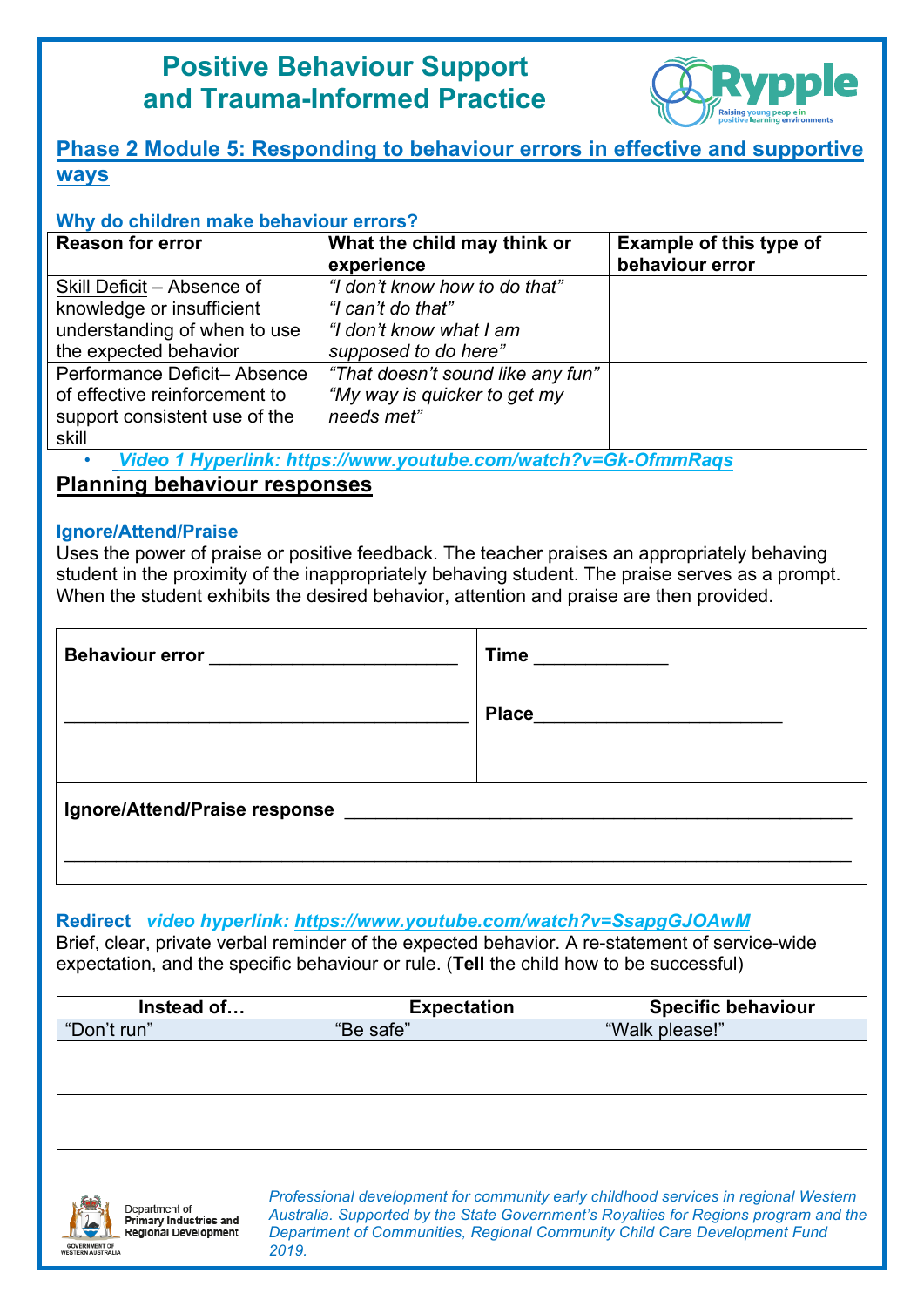### **Phase 2 Module 5: Responding to behaviour errors in effective and supportive ways**

#### **Re-teach**

Specifically **describing, modelling** and **practicing** the steps required to instructing the child on exactly what should be done, giving **specific feedback**.

#### **Example Lesson Plan:**

| <b>Identify the error children are making: Running inside</b> |                                                                                                                                                                                                                                                                                                                                  |  |  |  |  |
|---------------------------------------------------------------|----------------------------------------------------------------------------------------------------------------------------------------------------------------------------------------------------------------------------------------------------------------------------------------------------------------------------------|--|--|--|--|
|                                                               | Identify what they should do instead:<br><b>Service Expectation: Be Safe</b><br><b>Specific Behaviour: Walk inside</b>                                                                                                                                                                                                           |  |  |  |  |
| <b>Tell</b>                                                   | A way to keep everyone safe is to use walking feet inside<br>Discuss with children why it is safe to use walking feet instead of running<br>$\bullet$<br>Ask children: When do we need to use our walking feet? (possible answers:<br>$\bullet$<br>when we are inside the service, at the shops, on the bus, at the doctors, etc |  |  |  |  |
| <b>Show</b>                                                   | Show the children what using your walking feet looks like (thumbs up)<br>$\bullet$<br>Show the children what using your running feet looks like (thumbs down)<br>$\bullet$<br>Show the children what using your walking feet looks like (thumbs up)<br>Model walking marching stomping                                           |  |  |  |  |

|                  | Model walking, marching, stomping<br>$\bullet$                                                                                                                                                                                                                                                      |
|------------------|-----------------------------------------------------------------------------------------------------------------------------------------------------------------------------------------------------------------------------------------------------------------------------------------------------|
| <b>Practice</b>  | Different opportunities through out the day<br>Have children practice walking softly, slowly, forward, backward<br>$\bullet$<br>"We walk, we walk, we walk, and we stop" (repeat)                                                                                                                   |
| <b>Reinforce</b> | Use pre-corrects before 'walking' activities begin—"We are getting ready to go<br>$\bullet$<br>to our lunch tables. What do we need to do with our feet?"<br>Specific feedback—"You are using your walking feet while walking inside!<br>Thank you for being safe!"<br>Re-teach the skill as needed |

#### **Identify the error children are making:**

#### **Identify what they should do instead:**  Service Expectation: Specific Behaviour:

**Tell**   $\bullet$  . The contract of the contract of the contract of the contract of the contract of the contract of the contract of • Discuss with children why \_\_\_\_\_\_\_\_\_\_\_\_\_\_\_\_\_\_\_\_\_\_\_\_\_\_\_\_\_\_\_\_\_\_\_\_\_\_\_\_\_ **Show** • Model example • Model NON-Example (optional) **Practice** • Different opportunities throughout the day  $\bullet$  . The contribution of the contribution of the contribution of the contribution of the contribution of the contribution of the contribution of the contribution of the contribution of the contribution of the contributi **Reinforce** • Pre-corrects  $\_\_$ • Specific feedback **Example 2018** •



*Professional development for community early childhood services in regional Western Australia. Supported by the State Government's Royalties for Regions program and the Department of Communities, Regional Community Child Care Development Fund 2019.*